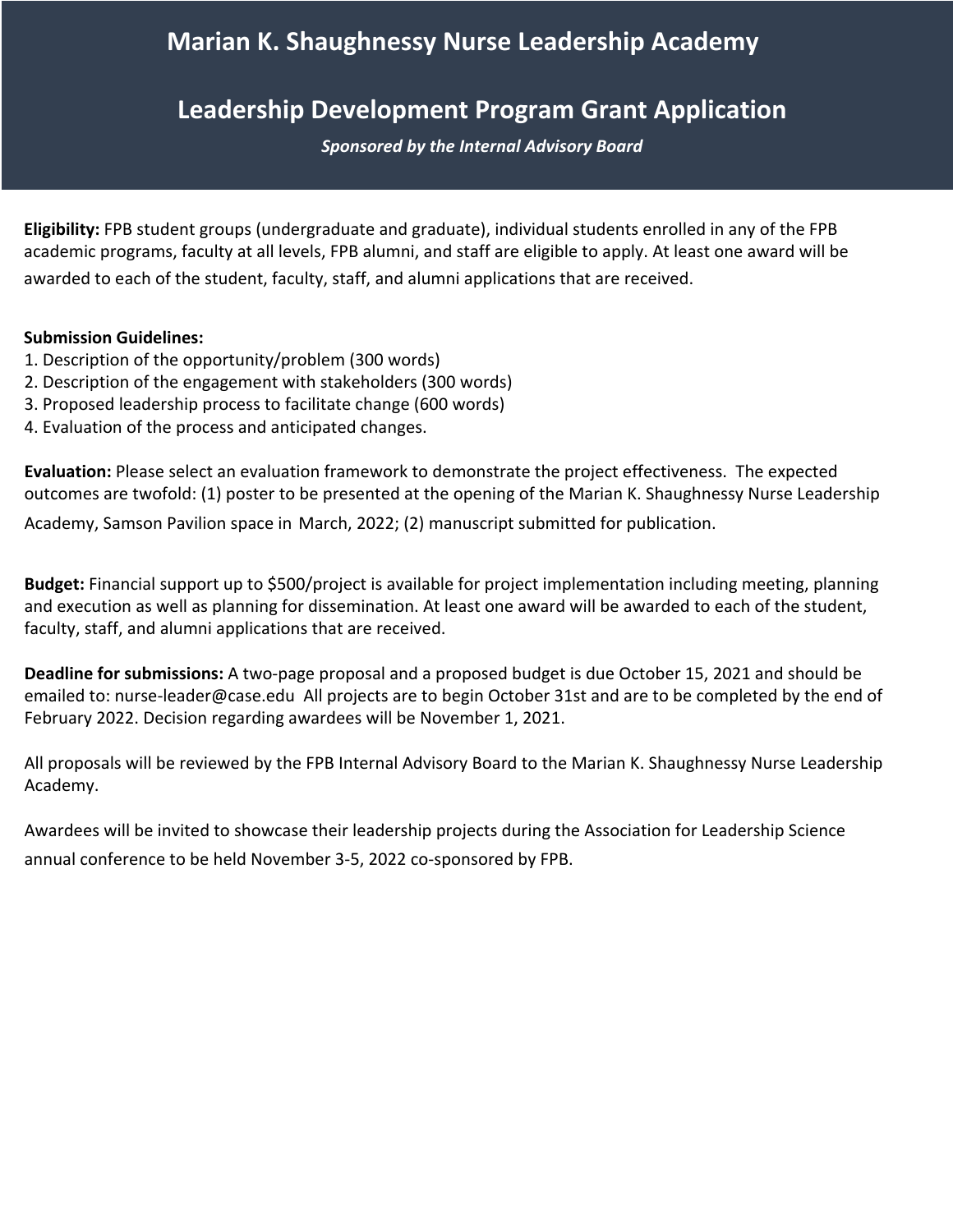# **Marian K. Shaughnessy Nurse Leadership Academy**

## **Leadership Development Program Application**

*Sponsored by the Internal Advisory Board*

#### Applicant Information

| First & Last Name:                            |  |
|-----------------------------------------------|--|
| Professional Credentials (if applicable):     |  |
| Position (Faculty, Staff, Student, Alumni):   |  |
| Program & Graduation Year(s) (if applicable): |  |
| Current Employer:                             |  |
| Email Address:                                |  |
| Phone Number:                                 |  |

#### **Submission Guidelines**

1. Description of the opportunity/problem (300 words)

2. Description of the engagement with stakeholders (300 words)